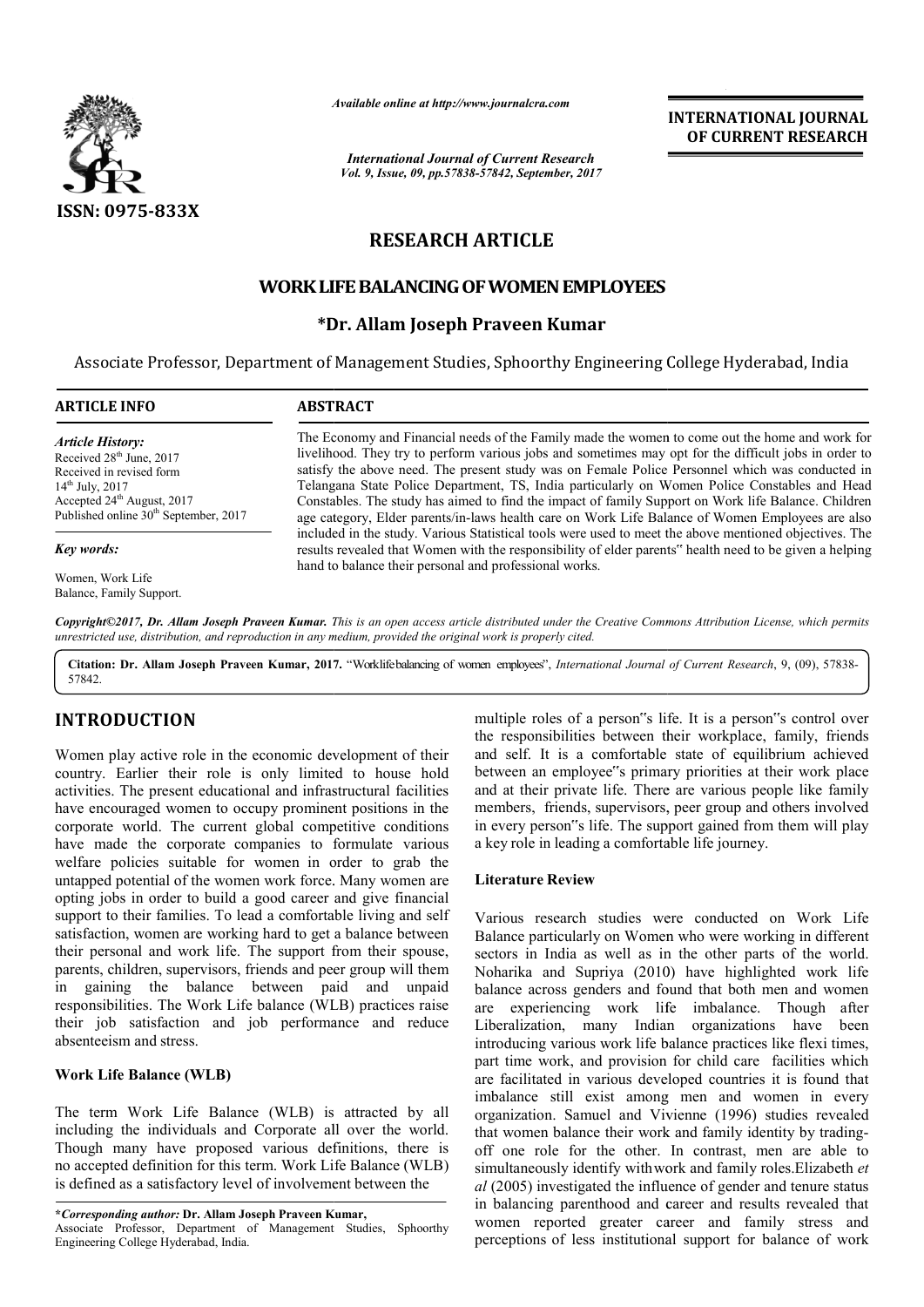and family as compared to men. Astrid (2008) has studied the attitude of men towards pregnancy, childbirth and child-caring and found that they are different from that of women. According to him, fathers viewed the mother as the main parent, partly because of their alternating between work and home and because the mothers breast-feed the infants. Hence they feel their role is insignificant in child care.

Santhi and Sunder (2012) have conducted their study on Work Life Balance in IT Industry to find their level of satisfaction as perceived by the women respondents and the major factors that are influencing their work life balance. Their study found that supporting environment in the organization, provision of welfare measures play a primary role and alternative working time, child care and recreation play the secondary role in balancing work and personal life. Janet (2003) has explained in his study that organizations have made various programs on work life balance and found that profit making organizations provides facilities like flexible work arrangements, competitive compensation, and advancement for men, women and minorities, long term saving and profit sharing programs and resource services to help with such things as day care, elder care. Meenakshi and Ravichandran (2012) have conducted the study on work life balance among women teachers of engineering colleges and found that working atmosphere plays a key role in order to get a balance in personal and work life and flexi time option is better options to gain the balance. Thriveni Kumari (2011) found that women were facing stress as they perform their traditional role like home maker and domestic duties along with paid work. She has conducted the study on BPO and education sector and found that there is a difference on impact of stress of the women in both the sectors. Rincy and Panchanatham (2011) have conducted study on Work Life Balance of women entrepreneurs, the factors influencing their Work Life Balance. The study revealed that role overload, dependent care issues, quality of health, problems in time management and lack of proper support from the family are the major factors causing imbalance in work and personal life of womenentrepreneurs.

Krishna Reddy *et al*. (2010) have conducted the study on Work life Balance of married women employees to find the factors influencing Work Family Conflict (WFC) and Family Work Conflict (FWC) and also studied its relation with stress. Researchers have found that the number of hours worked per week, the amount and frequency of overtime, inflexible work schedule, unsupportive supervisor and an inhospitable work culture increases the likelihood of women employees to experience conflict between their work and family roles.Rabia *et al* (2011) studied the relation between Work Family Conflict (WFC) and Family Work Conflict (FWC) and its relation with employee retention. The results were revealed that there exist week relationships between WFC, FWC andemployee retention. Rabia *et al* (2011) studied the relation between Work Family Conflict (WFC) and Family Work Conflict (FWC) and its relation with employee retention. The results were revealed that there exist week relationships between WFC, FWC and employee retention. Jerina *et al* (2013) have opined that Family Work Conflict (FWC) and Work Family Conflict (WFC) exerts a negative influence in the family domain resulting lower life satisfaction and greater inter role conflict of the married women employees and it results in psychological distress and well being of working women. Work place characteristics contribute to higher levels of WFC. Women working in hospital setting reported more WFC

whereas FWC was found to be more among those women working in industrial settings.

**Carmen K. Fu and Margaret A. Shaffer (2001)** have examined the influence of family and work specific determinants of multiple forms of family interference with work (FIW) and Work interference with family (WIF) conflict and found that parental demands and hours spent on household work were important determinants of FIW conflict and that role conflict, role overload and hours spent on paid work influenced WIF conflicts. Spouse support and Superior support and domestic support were played moderate effect on work life conflict.Jennifer, John (2005) have studied family and work force factors contributing to gender differenced in family to work spill over and found that Married women were twice as likely as men to report they made more adjustments to their work place such as refusing overtime or turning down assignments for the sake of family.

**Campbell** *et al***. (1994)** have examined the effect of women employment on family life and the impact of family life on work behavior. The research results revealed that women with children were significantly lower in occupational commitment relative to women without children. Contrary to expectation, women with younger children outperformed women with older children.

## **The Current Study**

In the light of the above review of literature and the issues being raised, the objective of the present study is to examine the impact of family members support on Work Life Balance among Female Police Personnel of Telangana State Police Department, TS India. Work is important for people in order to lead a happy and comfortable life. But the primary group of any person is his/her family members. If he/ she get the required support from spouse and parents, it becomes easy for anyone to maintain a balance in their life. Low balance may result into employee attrition, high absenteeism and sometimes may lead to health problems. And the job of Police Constable is an everyday challenging. The changing paradigm in the job of female police constable was that the public was placing more confidence in women officers, and female constable were able to fulfill the roles as wife, mother and officer on duty. Anupam Kulshreshtha (2008) in her study Mainstreaming of Women in Police explained that there was no apparent strategy/ uniformity regarding recruitment, training, work distribution, promotion, posting welfare etc. The study revealed that the female police personnel undergo the infrastructural problems like long hours of duty, absence of crèches, problems of toilet that lead to health problems. Based on these observations and arguments following hypotheses are presented.

- H1: The Unmarried will have higher balance in maintaining work and personal life than Married Women Employees.
- H2: Women Employees who give special attention to elder parents/in-laws health may have lesser Work Life Balance than women who has no such responsibility.
- H3: There is no significant difference in women employees who do not have children (Group 1), women who have young children (Group 2) and women who have adult children (Group 3) in balancing their work and personal life.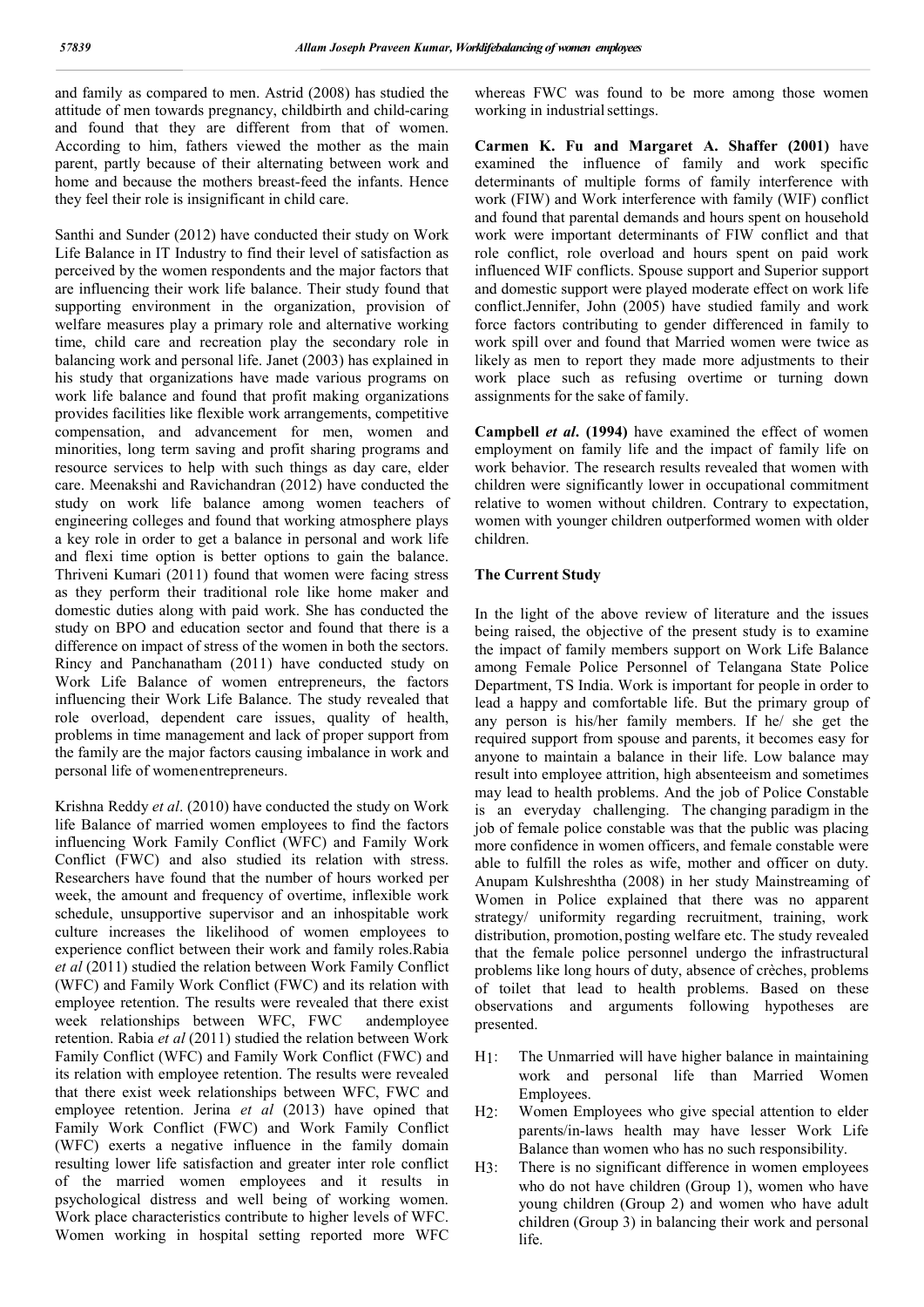## **Method**

#### **Sample**

The respondents were selected using convenience sampling from 10 districts of the state Telangana State in India. The total respondents were 56 Female Police Constable. The average age of all the respondents was 37.93 years. The average work experience of the Female Police Constables was 16.86 Years and their qualification were generally Intermediate  $(+2)$ /graduate.

#### **Measures**

The questionnaire was developed by the authors for the present study. The respondents were asked to rate different items using a Seven Point Likert Scale where 7 indicated Strongly Agree while 1 represented Strongly Disagree. The Cronbach alpha Coefficient for 33 items was 0.838 suggesting that the items have relatively high internal consistency.

# **RESULTS**

Various statistical analyses were performed to test the different hypotheses. The results of the study are presented in four sections. First section presents Demographic statistics of the Sample, the Second section presents T-test results, the Third section presents ANOVA results and the Fourth section presents Regression analysis.

# **Demographic Characteristics and Work Life Balance**

The questionnaires were administered to 42 (75%) Women Police Constables and 14 (25%) Head Constables. Three quarters 41 (73.2%) were married and the remaining 15 (26.8%) of the Police constables were single. Out of 56 women employees, 31(55%) of them have give special care to their elder parents"/in-laws health. Out of the Married 41 Women employees, 23 of them have young children, one of them had no children and the remaining17 have adult children.

#### **Table 1. Demographic Statistics of Sample**

| Position                           | Women Police Constable: 42 (75%) Head Constable: 14 (25%) | Total:56    |
|------------------------------------|-----------------------------------------------------------|-------------|
| Special Attention to Elder Parents | Yes: 31 (55%) No: 25 (45%)                                | Total: $56$ |
| Marital Status of respondents      | 41 (73.2%) Unmarried: 15 (26.8%)<br>Married:              | Total:56    |
| Presence of Dependent Children     | Young: 23 (56.1%) Adult: 17 (41.5%) No Child: 1(2.4%)     | Total:41    |

#### **Table 2. Comparison of Married and Unmarried female groups on Work Life Balance**

| Variable  | Mean | <b>Standard Deviation</b> | T-Value | Sig   |
|-----------|------|---------------------------|---------|-------|
| Married   | 3 77 | 0.736                     | -5 472  |       |
| Unmarried | 4 89 | 0.466                     |         | 0.000 |

**Table 3. Comparison of The group who has parents"/in-laws responsibility with the group that does not have parents/in-laws responsibility on Work Life Balance**

| Variable                 | Mean           |                                   | Std.Devi atio n |             |               | $T$ -Value                 | Sig   |  |
|--------------------------|----------------|-----------------------------------|-----------------|-------------|---------------|----------------------------|-------|--|
| Special attention to     | 4.25           |                                   | 0.825           |             |               |                            |       |  |
| Elder Parents/in-        |                |                                   |                 |             |               | 1.789                      | 0.079 |  |
| Laws                     | 3.85           |                                   | 0.811           |             |               |                            |       |  |
| No<br>Special            |                |                                   |                 |             |               |                            |       |  |
| Attention<br>to          |                |                                   |                 |             |               |                            |       |  |
| Elder Parents/in-        |                |                                   |                 |             |               |                            |       |  |
| Laws                     |                |                                   |                 |             |               |                            |       |  |
|                          |                | <b>Table 4. Descriptive Table</b> |                 |             |               |                            |       |  |
|                          |                | $\boldsymbol{N}$                  | Mean            |             | Std.Deviation |                            |       |  |
| No Children              | (Group 1)      | 16                                | 4.81            | .544        |               |                            |       |  |
| Young Children (Group 2) |                | 23                                | 3.83            | .681        |               |                            |       |  |
| Adult Children (Group 3) |                | 17                                | 3.71            | .841        |               |                            |       |  |
| Total                    |                | 56                                | 4.07            | .835        |               |                            |       |  |
|                          |                | <b>Table 5. ANOVA Table</b>       |                 |             |               |                            |       |  |
|                          | Sum of Squares |                                   | df              | Mean Square |               | $\boldsymbol{F}$           | Sig.  |  |
| Between Groups           | 12.443         |                                   | $\overline{2}$  | 6.222       |               | 12.7                       |       |  |
| Within Groups            | 25.938         |                                   | 53              | .489        |               |                            | .000  |  |
| Total                    | 38.381         |                                   | 55              |             |               | 13                         |       |  |
|                          |                |                                   |                 |             |               |                            |       |  |
|                          |                | <b>Table 6. Model Summary</b>     |                 |             |               |                            |       |  |
| del<br>R                 | R Square       |                                   | Adjusted        | R Square    |               | Std. Error of the Estimate |       |  |

| Model                                     |                    | R Square | Adiusted |  | R Square Std. Error of the Estimate |  |
|-------------------------------------------|--------------------|----------|----------|--|-------------------------------------|--|
|                                           | $695^{\mathrm{a}}$ | .482     | .473     |  | .607                                |  |
| a. Predictors: (Constant), Family Support |                    |          |          |  |                                     |  |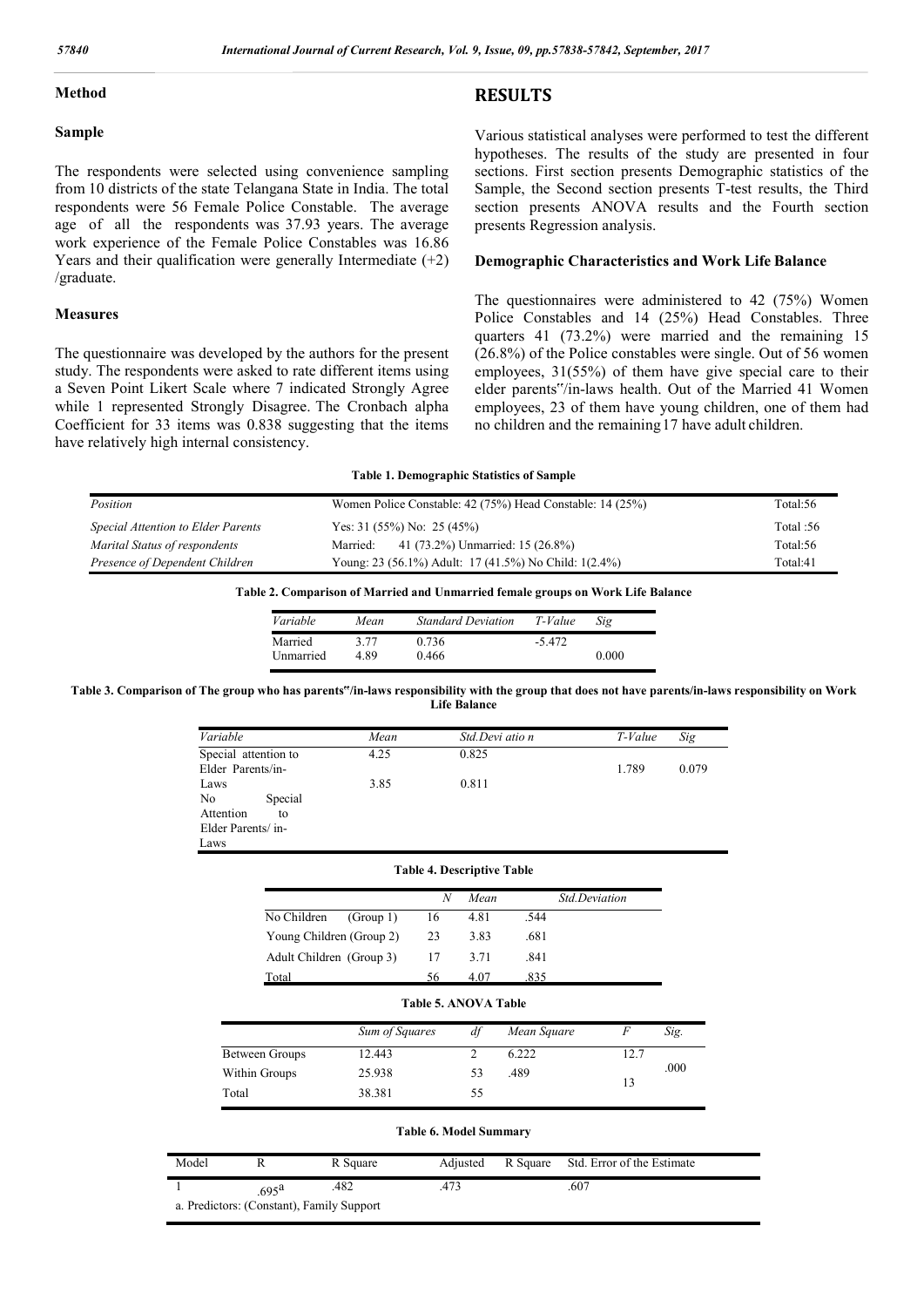| Model      | Sum of Squares | df | Mean Square | F      | Sig.              |  |  |
|------------|----------------|----|-------------|--------|-------------------|--|--|
| Regression | 18.517         |    | 18.517      | 50.336 |                   |  |  |
| Residual   | 19.864         | 54 | .368        |        | .000 <sup>a</sup> |  |  |
| Total      | 38.381         | 55 |             |        |                   |  |  |

**Table 7. ANOVA**

Predictors: (Constant), Family Support

Dependent Variable: Work Life Balance

|       |                       | Unstandardized Coefficients |            | <b>Standardized Coefficients</b> |        |      |
|-------|-----------------------|-----------------------------|------------|----------------------------------|--------|------|
| Model |                       |                             | Std. Error | Beta                             |        | Sig. |
|       | (Constant)            | 2.710                       | .208       |                                  | 13.015 | .000 |
|       | <b>Family Support</b> | .069                        | .010       | .695                             | 7.095  | .000 |

**Table 8. Coefficients**

## **T-test Results**

Table 2 reveals that the Married and Unmarried Female Police Personnel groups have no difference in balancing their Work and Personal Life. Unmarried Women group displaying greater balance than Married group. Hence H1 is rejected. Table 3 shows that the two groups who have elder parents/in-laws responsibility than the group who do not have such responsibility differ in balancing their personal and work life. Hence H2 is accepted.

## **ANOVA Results**

Table 4 indicates the descriptive table which shows that there were three groups. Group 1 has 16 women employees who have no children, Group 2 has 23 women employees who have younger age children and Group 3 has 17 employees who have children with adult age group. Group 1 has higher Mean score as 4.81 and group 3 has lower mean score as 3.71. Table 5 shows the ANOVA table, indicates the F-Value as 12.713 and significance 0.000 which means that the null hypothesis has accepted. That means there is no significant difference in work life balance of women employees of the above mentioned 3 groups. Hence H3 is accepted.

a.Dependent Variable: Work Life Balance

# **Regression Results**

Enter Method of Linear regression was performed to establish the relationship between Work Life balance and Family Support. Table 6 shows the Model Summary which explains correlation (R) value as 0.695. Adjusted  $R^2$  value indicates the variance that means 47.3 percentage of Work Life Balance depends on the independent variable "Family Support". Table 7 indicates the ANOVA table with F- value as 50.336 and Significance value less than 0.05. That means the applied model can statistically significantly predict the outcome variable Work Life Balance. Table 8 represents both the constant and Family Support was contributing significantly to the model. Hence the regression equation be Work Life Balance (WLB) =  $2.710 + 0.069$  (Family Support).

# **DISCUSSION AND CONCLUSION**

The findings of the present study show that the Support from Family Members will play a significant role in balancing

Personal and Professional lives. It is evident from the regression table that Family members Support are a dominant predictor of Work Life Balance. Women employees who have adult children can easily balance than women with younger age kids. Similarly Women employees who need to take care of elder parents/in-laws health responsibility have lesser work life balance than their counterparts. Hence the Police department has to take the required measures to help these categories of women employees so that they can balance their professional life with personal life. The hospital facilities to the employees and to their families may help the women employees to some extent. Leaves and special permission at the supervisor level may help the female constable to make a balance between their work and family. The supervisors may assist them by empathizing their issues and considering their requests now and then may relive them from certain imbalance issues. The prime responsibility to deal with balance lies with the individual woman employee. Hence they can utilize the assistance and support from their spouse, siblings and other friend circle in handling their elder parents. Peer group support may also be unavoidable support in handling personal problems at work place. Cooperative and supportive work climate may help the women employees to feel the work place as their home and utilize their potential for the benefit of the organization. In conclusion, Family members" support affects the work life balance of women employees. Lower balance may lead to higher absenteeism, lower job satisfaction and sometimes may turn to higher employee attrition. Organizations with cooperative work culture may help them to bring a suitable balance in their professional and personal life.

# **REFERENCES**

- Brough, P., O'Driscoll, M. P. and Kalliath, T. J. 2005. "The ability of "family friendly" organizational resources to predict work–family conflict and job and family satisfaction" *Stress and Health*, Vol. 21, No. 4, Pp. 223– 234.
- Campbell, D. J., Campbell, K. M. and Kennard, D. 1994. "The effects of family responsibilities on the work commitment and job performance of non-professional women" *Journal of Occupational and Organizational Psychology*, Vol. 67, No.4, Pp. 283–296.
- Carmen K. Fu, Margaret A. Shaffer, 2001. "The tug of work and family: Direct and indirect domain-specific determinants of work-family conflict", *Personnel Review*, Vol.30, No. 5, Pp. 502 - 522.

Elizabeth M. O"Laughlin, Lisa G. Bischoff, 2005. "Balancing